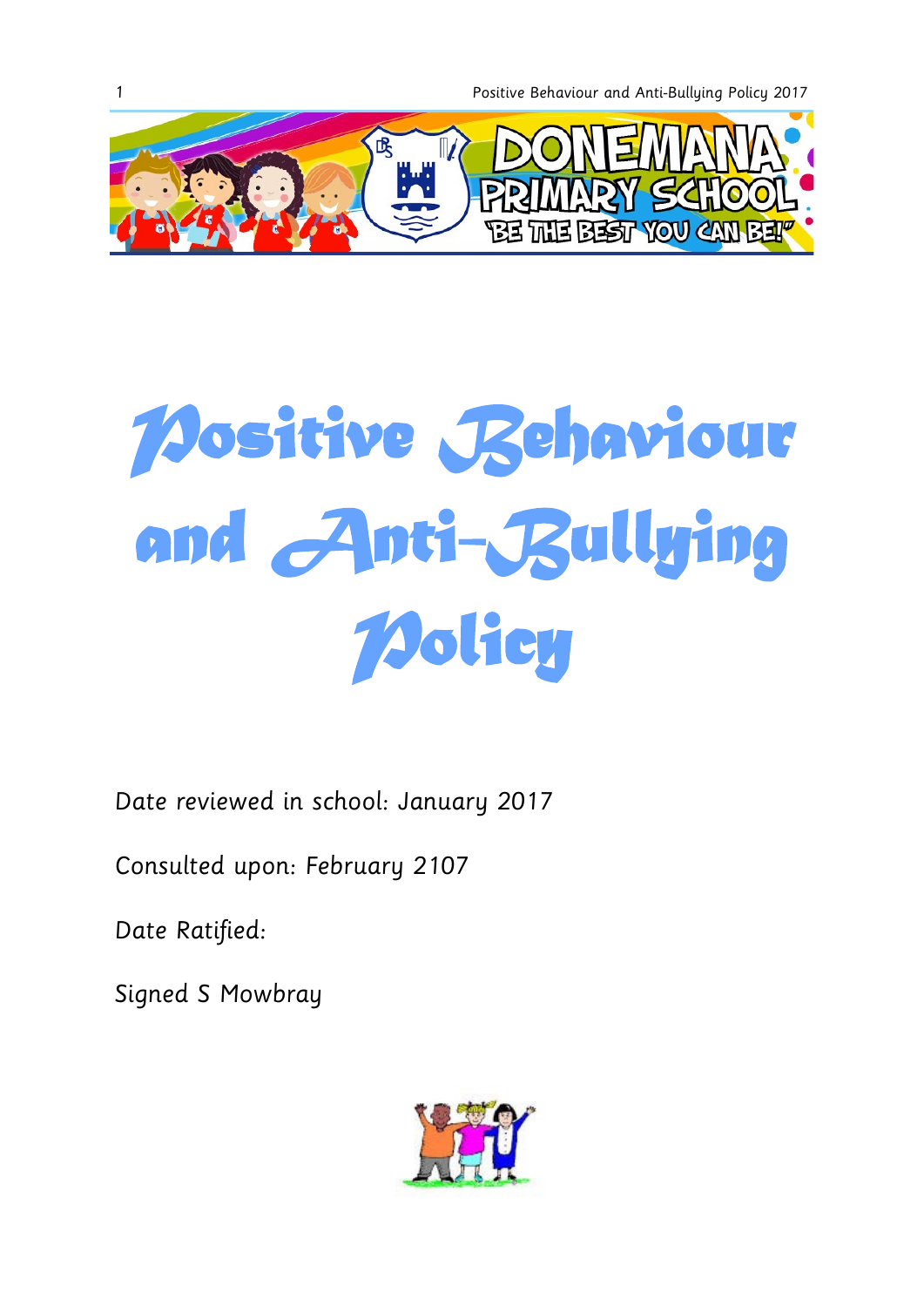# *Introduction*

We at Donemana Primary School thoroughly believe in the importance of good behaviour and promote a high standard of behaviour at all times. We expect our children to always 'be the best they can be' in every aspect of school life. We believe in the development of confidence, self-esteem, respect for others and self discipline. We know that the best results in terms of promoting positive behaviour arise from emphasising potential, rewarding success and giving praise for effort and achievement. We encourage and celebrate good behaviour and positive achievements in **all** children We place great emphasis on positive reinforcement of good behaviour through our use of Golden Rules and Golden Time.

We also know it is important to strike a balance between recognising positive behaviour and having appropriate consequences which are seen by all to be fair and just and are applied consistently when standards are not maintained.

It is the responsibility of parents and carers to work with the school in helping to foster positive attitudes and behaviour.

This policy seeks to set guidelines that support our pupils within a caring framework and leads them to a position of personal responsibility. It sets out the ways in which we encourage and reinforce positive behaviour and the consequences for misbehaviour should it arise.

Our positive behaviour policy is based on a whole school approach which is widely disseminated and clearly understood by pupils, staff and parents. All staff are committed to the clear procedures which are consistently and fairly applied.

# *Aims*

- Encourage a calm and happy environment in which everyone feels safe and secure and where each person is treated fairly
- Apply positive behaviour approaches to create a caring, family atmosphere in which teaching and learning, fun and play, can take place in a safe, happy and secure environment
- Help our children develop into caring and thoughtful individuals who respect and value the feelings, opinions, beliefs, property and differences of others.
- Encourage increasing independence and self discipline so that each child learns to accept responsibility for their own behaviour.
- Help our children develop appropriate self esteem.
- Encourage our pupils to co-operate with one another and with the adults in school.
- Create a positive, stimulating learning environment where positive attitudes and behaviour are encouraged and rewarded.
- Work alongside parents to enable children to develop responsible attitudes and values for life as adults.
- Ensure that the school's expectations and strategies are widely known and understood
- Make the children aware of unacceptable behaviour.
- Use sanctions where appropriate in accordance with this policy.
- To develop skills necessary to resolve conflict and differences of opinion with sensitivity.
- To ensure every member of the school community behaves in a considerate way towards others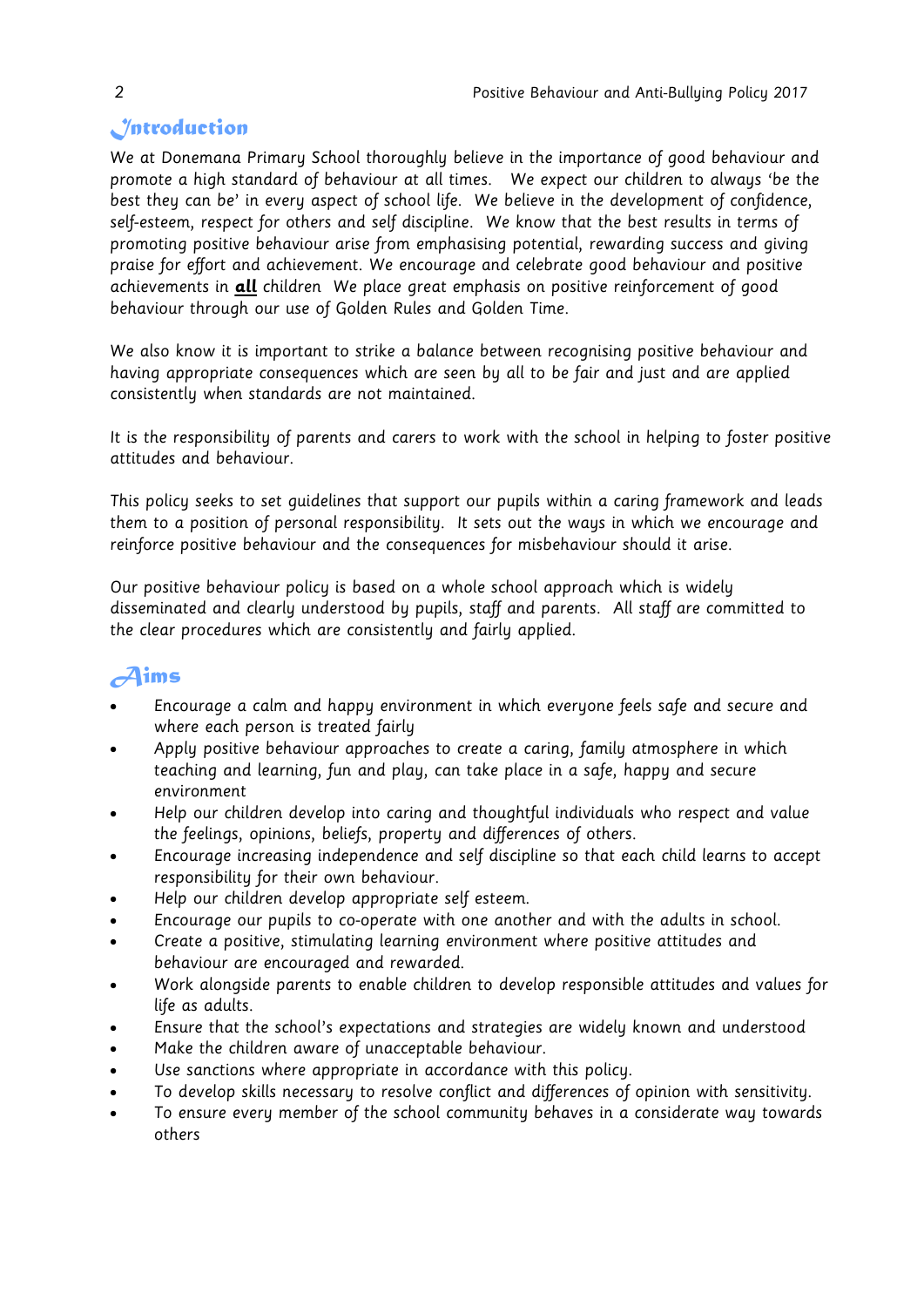#### *How will we achieve our aims?*

We will:

- Ensure all members of the school community know and understand the school rules
- Maintain the praise and reward system in place
- Maintain the system of consequences for misbehaviour in place
- Ensure adults lead by example
- Develop the voice of the child through School and Class Councils.
- Encourage our children to see themselves as part of a whole school community and recognise their responsibility within this.
- Develop the skills of co-operation and discussion.
- Encourage everyone to take pride in the school environment.
- Have a positive and consistent approach to playtimes and lunchtimes.
- Create a stimulating classroom environment.
- Provide a clear and positive learning experiences fairly and consistently.
- Offer a broad and balanced curriculum that is well planned, prepared and stimulating.
- Ensure that curriculum issues concerning organization, methods of teaching and learning, content and differentiation are addressed.

# The Curriculum **And Learning**

We believe that effective learning contributes to good behaviour and therefore provide learning opportunities that encourage enthusiasm and ensure the active involvement of children in their own learning. Lessons have clear objectives, understood by the children, and are differentiated to meet the needs of children of different abilities. Lessons aim to develop the skills, knowledge and understanding which will enable the children to work and play in co-operation with others.

# *The Pupil Voice*

Through the school council pupils have the opportunity to liaise with senior management on general school issues including our positive behaviour strategies.

# *The Golden Rules*

The Golden Rules are a consistent set of rules which apply to all children, in all classes and at all times, including when children are online and using mobile devices. They are:

| We are gentle           |
|-------------------------|
| We are kind and helpful |
| We listen               |
| We are honest           |
| We work hard            |
| We look after property  |

We don't hurt others We don't hurt anyone's feelings We don't interrupt We don't cover up the truth We don't waste time We don't waste or damage things

Other rules:

There are further rules prominently displayed in the dining hall which encourage a calm and positive atmosphere.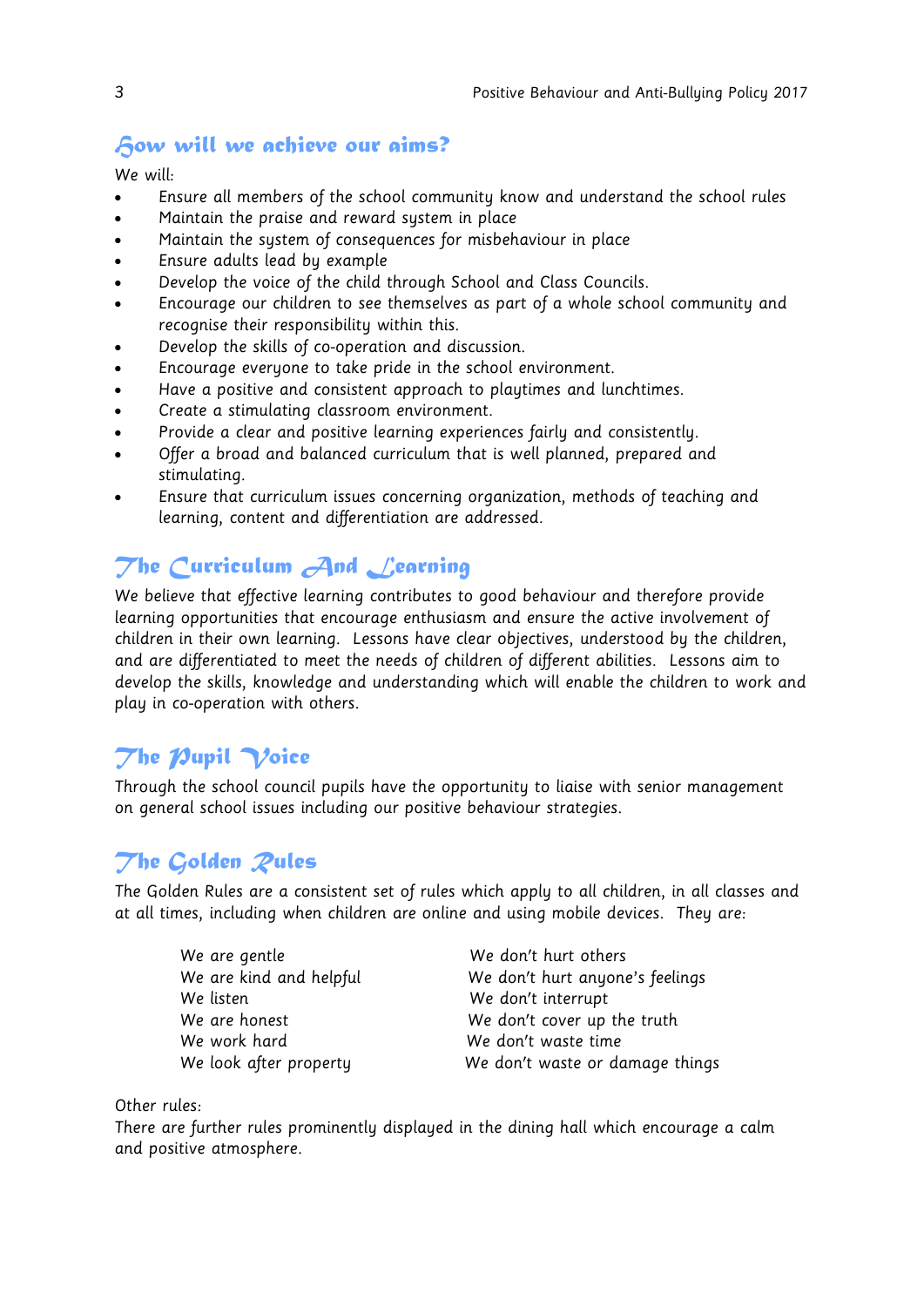Further to our Golden Rules children are expected to:

- Arrive at school on time
- Wear school uniform
- Show respect to adults and other children
- Cooperate with their teachers
- Do all their work in school and at home to the best of their ability
- Walk sensibly and quietly when in the classroom and corridors
- Keep the school tidy and free from litter
- Set a good example to other children
- Behave appropriately on the bus or while walking to and from school

#### *Rewards*

Our approach to creating a positive ethos within the school is to treat children positively by praising them and offering them encouragement and acknowledging their achievements. We ensure children know that their effort, achievement and good behaviour are recognised and valued by means of a range of rewards.

Rewards will include:

- Praise—verbal and written
- Green cards—a note which shows which Golden Rule a child was particularly good at while outside at lunch time which is sent home for parents to see and sign
- Stickers, star charts and certificates
- Notes and / or Texts sent home to parents
- Golden Time
- Positions of Responsibility within class and around school
- Pupil of the Week, Pupil of the Month, Community Award, Writer of the month (beginning September 2017) certificates and prizes
- Treasure box (each teacher and the Principal have a box of 'goodies' (e.g. stationery items, small pocket money toys) from which the child may choose a prize)
- Sharing of good work with other teachers / classes
- House Points
- A night off homework in senior classes when excellent standards of homework have been maintained for a set period of time
- Attendance rewards

As well as recognising individual success we encourage our children to work collaboratively and gain points for their house team. Winning teams are acknowledged during Pupil of the Month assemblies and the overall winning team at the end of the school year receives a reward.

Our school council, on a yearly basis, also suggests additional rewards for good behaviour which are considered by staff, and as far as possible, are implemented.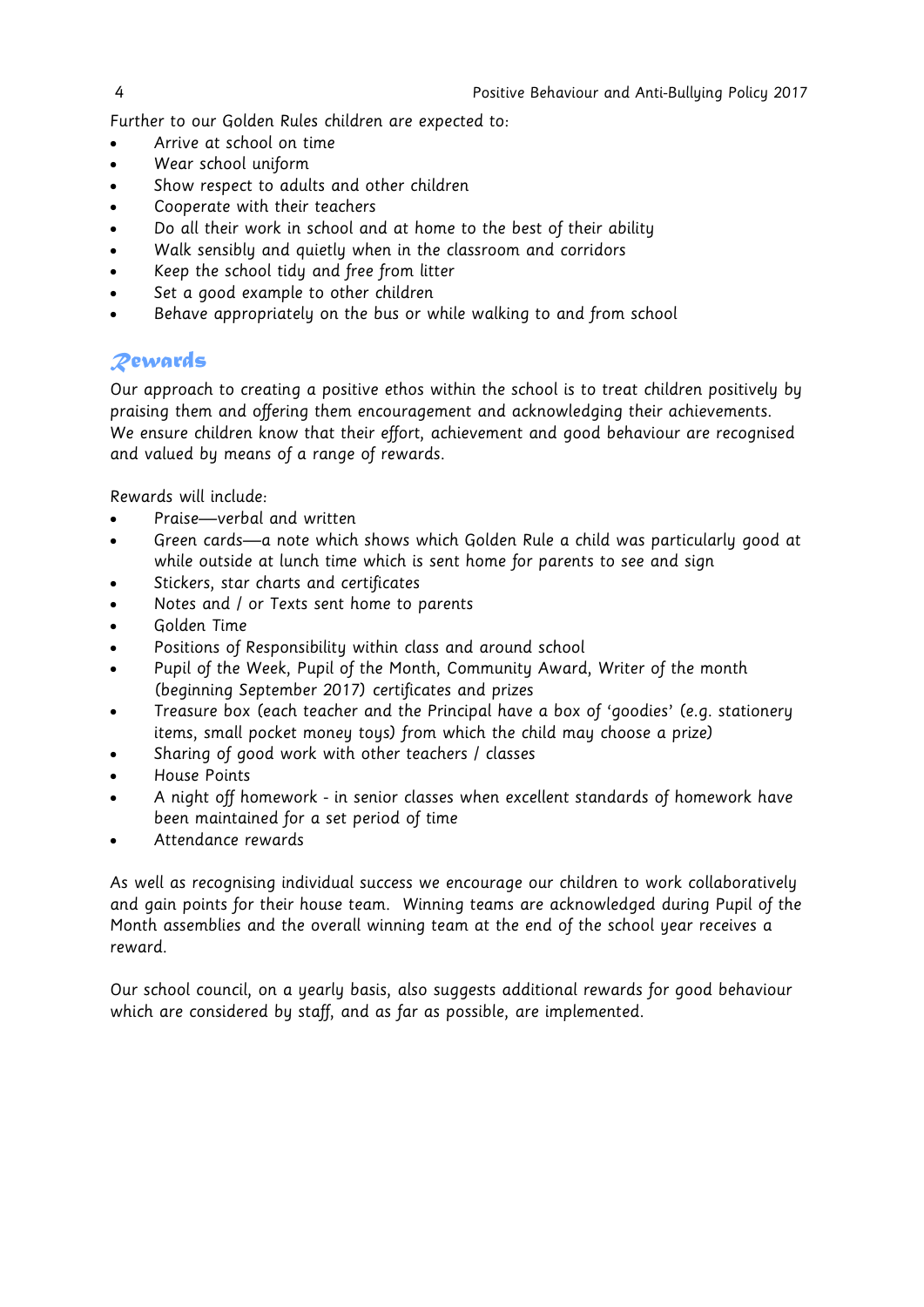# *Consequences*

There are a number of consequences in place for misbehaviour. It is important to note that some misbehaviours are more serious than others and the frequency of occurrence will also have a bearing on the sanction imposed. Misbehaviour is dealt with by the class teacher in the first instance. Cases of serious misbehaviour are dealt with by the Senior teacher(s) or the Principal. If a pupil's behaviour is considered serious enough, parents will be informed and asked to attend a meeting at school to discuss the matter. The severity of the misbehaviour will determine the sanction imposed.

**Low level Moderate level Serious level** Not listening in class Fidgeting Being late for school Dropping litter Being noisy—talking/ shouting Failing to keep on task Time wasting Lack of effort in class Leaving seat without permission Unkind remarks / being rude Bad language (one off) Telling lies (one off) Running in corridors Pushing in lines Borrowing without permission Untidiness Not wearing appropriate uniform / wearing iewelleru Not looking after property within school Rough play Inappropriate conduct online or with mobile devices (this may also be moderate or serious depending on the nature of the event) Fighting (may be serious level depending on nature of event) Constantly shouting out Consistently poor effort in class Persistent unkindness Distracting others Poor attendance Stealing Disregarding supervisors Threatening / aggressive behaviour Refusal to cooperate Persistent bad language Persistent telling lies Inappropriate conduct online or with mobile devices (this may also be serious depending on the nature of the event) Fighting / Serious assault Vandalism e.g. serious damage to school property / graffiti Physical / verbal threats made to staff Violent outbursts - verbal or physical Inappropriate conduct online or with mobile devices Leaving school without permission

The list below identifies some of the behaviours which may receive consequences. Please note this list is not exhaustive.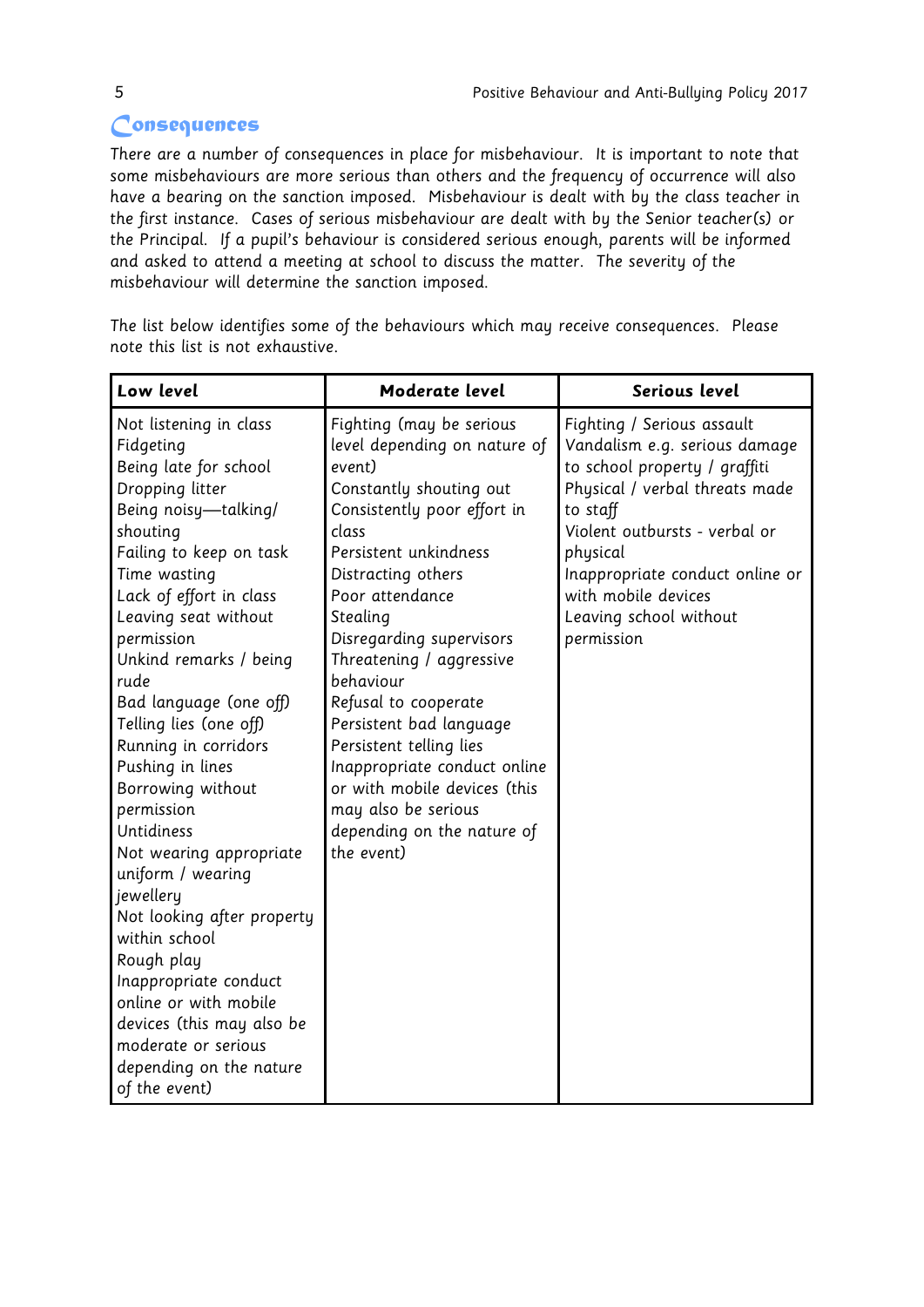When we discuss inappropriate behaviour we encourage children to consider alternative choices they could have made which would have resulted in a more positive outcome.

When dealing with misbehaviour all staff have been trained and follow the routine set out below.

If a child is demonstrating inappropriate behaviour they are asked if they are remembering the Golden Rule, for example of being kind.

If a child continues with this inappropriate behaviour they receives a verbal warning from the adult. (NB at lunch time this is recorded in a note book)

If the child still continues with this inappropriate behaviour they receive a consequence of loosing 5 minutes of their Golden Time (each child begins the week with 30 minutes Golden Time which is free time on a Friday afternoon to participate in an activity of their choice). If the consequence is given out during lunch time this is recorded on a red card which is also sent home to parents to sign.

Other consequences will include:

#### *For minor misbehaviour:*

- Asking the child to think about what he/she has done wrong and what other choices could have been made
- Verbal reprimand
- Children expected to finish classwork during break/lunch time or at home
- Isolation in class—for a short period and within the teacher's direct line of vision

#### *For moderately serious misbehaviour:*

- Loss of free time at break / lunch time
- A short period spent at the 'thinking spot' or on the 'thinking chair'
- Informing the child's parent(s) if appropriate
- Sending a child to another class for time out to reflect upon their behaviour
- Referral to the Principal
- Withdrawal of privileges/responsibilities

#### *For Serious or Persistent Misbehaviour*

If all previous sanctions fail, or in the case of very serious misconduct, then a formal interview with the parents will be arranged (Parents may be involved informally at an earlier stage at the discretion of the class teacher) and a formal record made of the outcomes which will be selected from the following:

- Withdrawal from participation in play at break and/or lunch time child spends time at the thinking spot during break and/or lunch free time.
- Placement in Another Class for short periods only.
- Daily Report a report card where Principal/teacher record comments on child's behaviour, signed by the parent each day.
- Isolation for a short periods only. Child is removed from the class and completes work
- under the supervision of the Principal or another member of staff.
- Withdrawal of privileges E.g., exclusion from after-school activities, school trips, school sports' teams, loss of responsibility (librarian / prefect) etc.

If appropriate, one or more of the sanctions listed below will be invoked if all other measures fail and a pupil is consistently involved in serious and persistent misbehaviour. Some of the sanctions listed above may also continue to be implemented.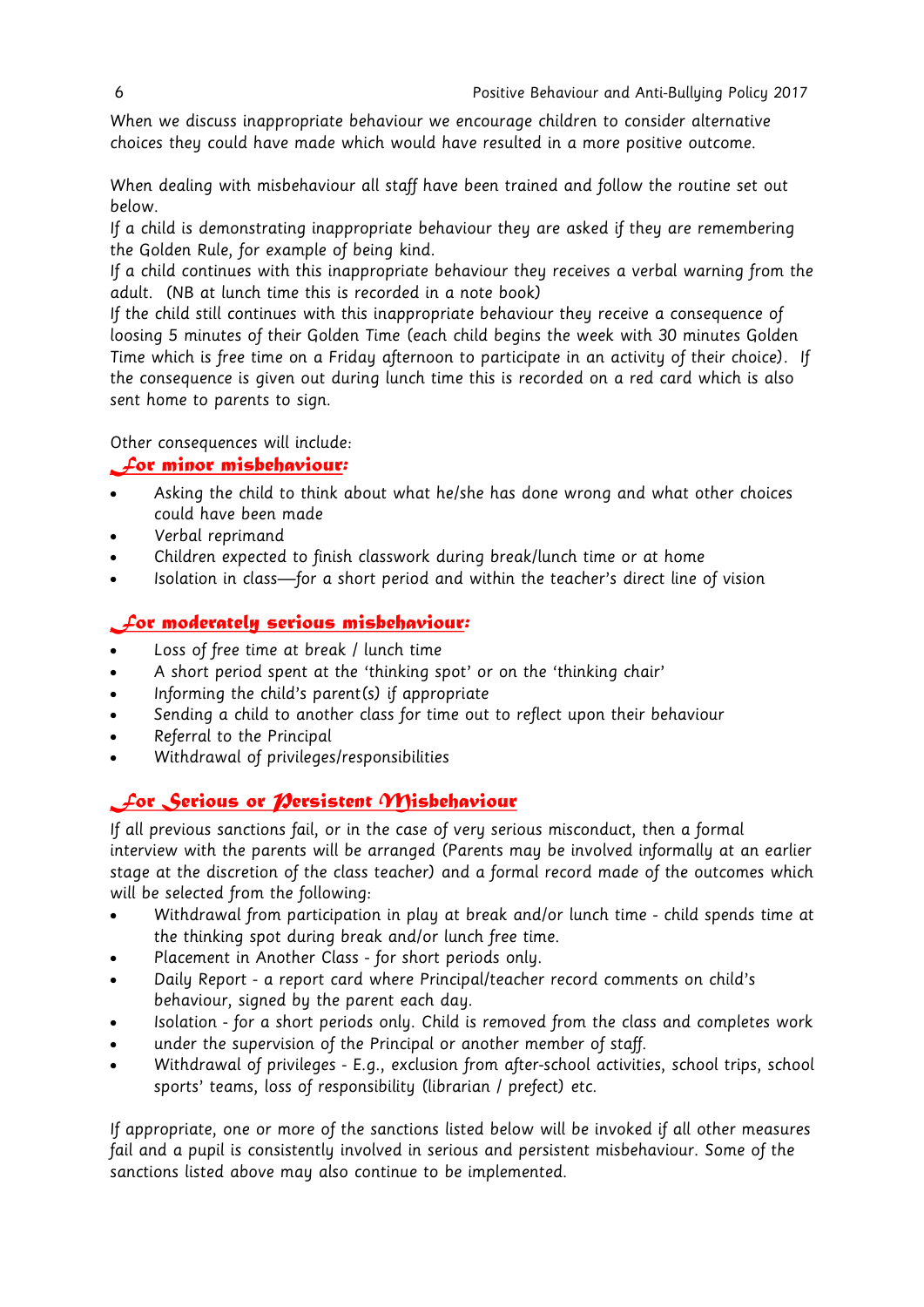#### *Referral*

Child may be referred to the Education Board's Psychology Department. This may lead to support from the Primary Behavioural Support Service, or the child being issued with a Statement for Emotional and Behavioural Difficulties.

#### *Debarment*

Debarment during the lunch break. In the case of a pupil whose conduct is becoming unacceptable, the parents will be informed, that if their child's behaviour does not improve, he/she may not be allowed on the school's premises during the times specified. Should there be no subsequent improvement in their child's behaviour, the parents will be informed in writing of the times during which their child is not allowed on the school's premises.

#### *Suspension or Expulsion*

Suspension - for serious and persistent misbehaviour the school may follow the Procedures for the Suspension and Expulsion of Pupils in schools as outlined by by the Education Authority's Scheme for the Suspension of Pupils in Controlled Schools, April 2015.

# *The Special Educational Needs (SEN) Code of Practice*

Pupils with specific difficulties such as ADHD, ASD, SEBD etc. may be placed on the school's Special Education Needs Code of Practice. The aim of placing a child with behavioural difficulties on the SEN Code of Practice is to lead to a change/ modify behaviour.

# *Reasonable Force / Safe Handling*

The Education (NI) Order 1998 (Part ll Article 4(1)) states:

"A member of staff of a grant aided school may use, in relation to any pupil at the school, such force as is reasonable in the circumstances for the purpose of preventing the pupil from doing (or continuing to do) any of the following, namely:

Committing any offence;

Causing an injury to, or damage to the property of, any person (including the person himself); or

Engaging in any behavioural prejudicial to the maintenance of good order and discipline at the school or among any of its pupils, whether the behaviour occurs during a teaching session or otherwise."

Staff may need to use physical intervention and when they do so they should be clear that the action was:

- In the best interest of the child
- Necessary
- Reasonable and proportionate
- Last resort (where possible)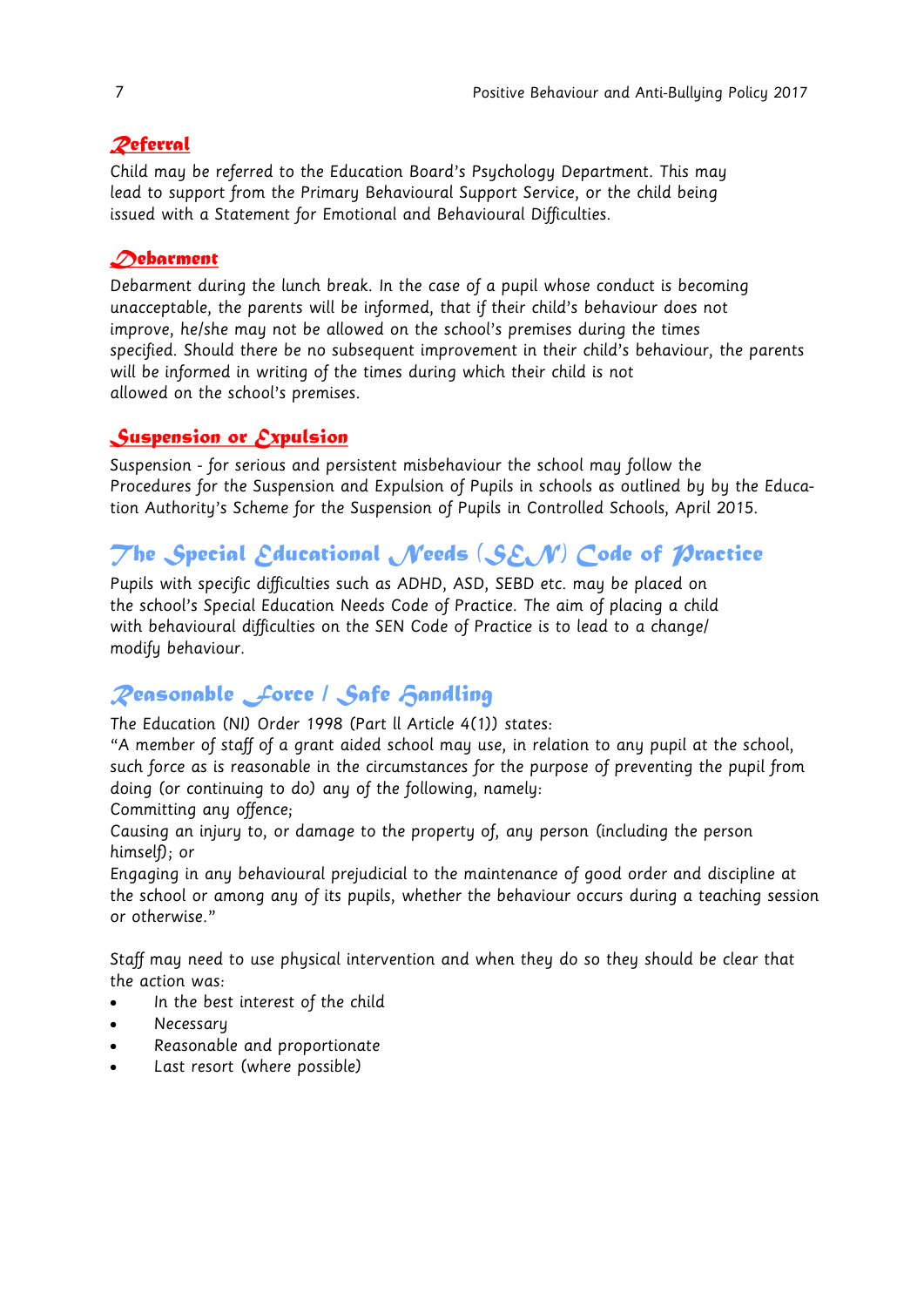All members of the school community have rights and responsibilities and roles which impact upon positive behaviour management. The rights and responsibilities are outlined in Appendix One and the roles are highlighted below.

#### *The role of Parents*

In Donemana Primary School we recognise the extremely important influence of parents on their child's behaviour and seek for their support in promoting positive behaviour. Working together has great advantages for us all and hopefully provides joint, consistent action.

Parents can assist by:

- Supporting school so children receive consistent messages about how to behave both at home and at school
- Supporting and encouraging their child to learn
- Informing the class teacher should any concerns arise regarding behaviour or any changes at home arise which may affect a child's behaviour
- Attending parent meetings and interviews

# *The role of Staff*

All staff at Donemana Primary School understand the importance of implementing a behaviour strategy which is fair and consistent.

All staff will:

- Provide a consistent approach across the whole school
- Model appropriate behaviour
- Promote honesty and courtesy by example
- Provide a caring and effective learning environment
- Encourage relationships based on kindness, respect and understanding
- Follow the agreed behaviour policy and support each other in doing so

# *The role of the Principal*

The Principal will:

- Implement the school behaviour policy consistently throughout the school
- Celebrate examples of exemplary behaviour with the whole school
- Support staff in implementing the behaviour policy
- Keep records of all incidents of serious misbehaviour
- Deal with serious and unacceptable behaviour

# *Conclusion*

We, in Donemana Primary School, acknowledge that sustaining good behaviour creates a need for frequent assessment of the effectiveness of approaches to behaviour management in our school. We will review this policy biannually by the Principal and consulted upon with all staff, pupils, parents and Governors. After consultation the reviewed policy will be formally brought before the Board of Governors for ratification.

It would be hoped that through the adoption of this positive behaviour policy, with the pupils, teachers and parents working together, we will provide a safe, secure and happy atmosphere conducive to effective learning.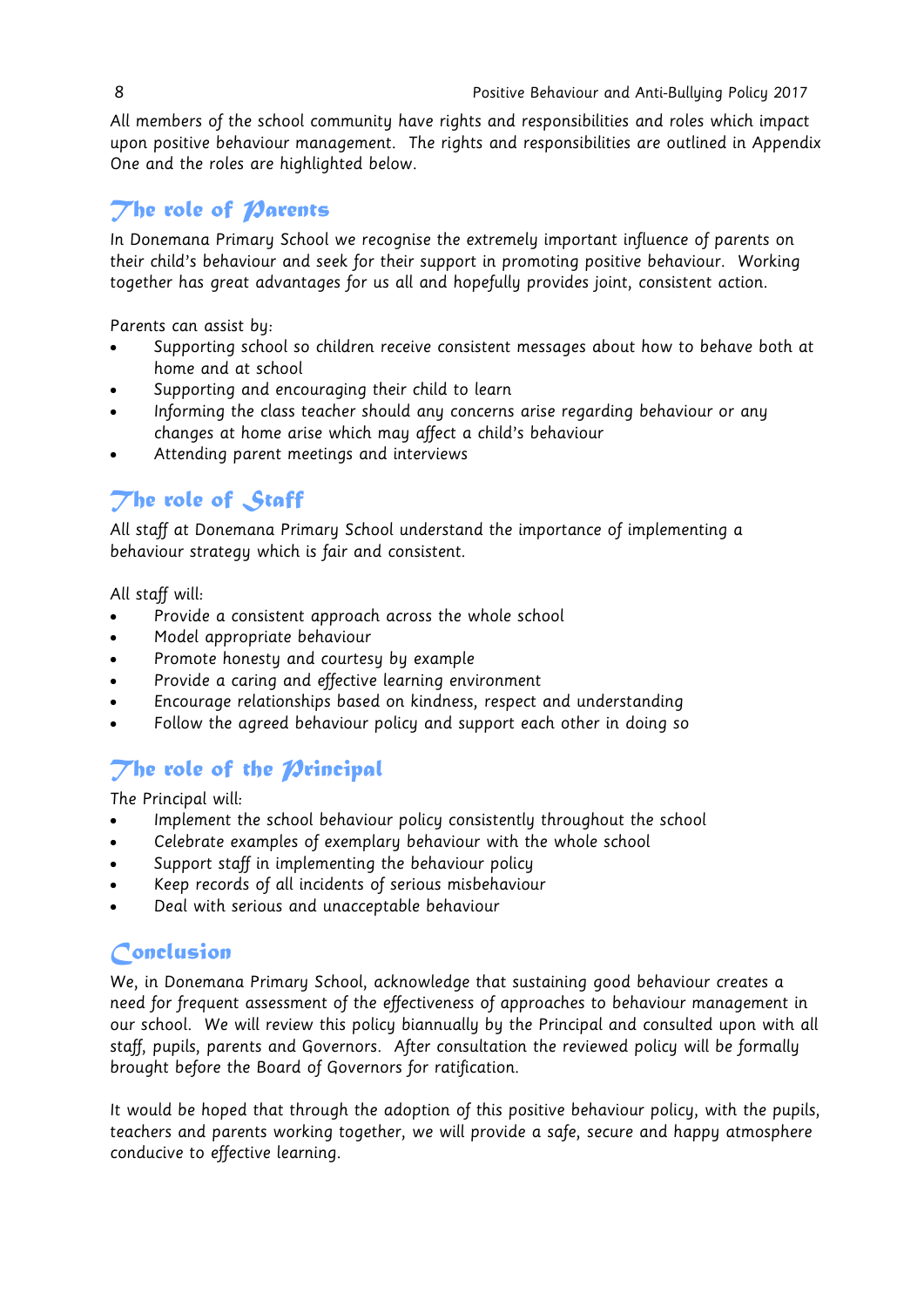# *Anti-Bullying*

# *Rationale*

If children are to make progress in their education, the environment for learning should be safe and caring. Every child has the right to:

- Be educated in a safe secure environment where their moral, intellectual, personal and social development is promoted
- Their parents and carers being informed and re-assured that their children are being educated in a safe, caring and respectful atmosphere

# *Definition***:**

There are many definitions of bullying, such as the following as used by the NI Anti-Bullying Forum:

'The repeated use of power by one or more persons intentionally to harm, hurt or adversely affect the rights and needs of another or others.'

In January 2017 our school council defined bullying as

When someone hurts you physically or mentally every day or more than once.

Bullying may include:

- Physical violence, such as hitting, pushing or spitting at another pupil
- Interfering with another pupil's property, by stealing, hiding or damaging it;
- Using offensive names when addressing another pupil;
- Teasing or spreading rumours about another pupil or his/her family:
- Belittling another pupil's abilities and achievements;
- Writing offensive notes or graffiti about another pupil;
- Excluding another pupil from a group activity;
- Ridiculing another pupil's appearance, way of speaking or personal mannerisms
- Using ICT e.g. internet, mobile phones to intimidate/bully

# *The School's View*

**We believe that bullying is a highly distressing and damaging form of abuse and is not tolerated in our school**. It is entirely contrary to the values and principles we work and live by. All members of the school community have a right to work in a secure and caring environment. They also have a responsibility to contribute, in whatever way they can, to the protection and maintenance of such an environment.

Staff are vigilant at all times to the possibility of bullying occurring, and take preventative steps to stop it happening and immediate action if an incident of bullying occurs, in order to protect and reassure the victim and to discipline the bully. Parents of both victim and bully will be contacted when bullying behaviour is identified.

The main areas when focusing on bullying are:-

- Policy and procedure
- Training and resources
- Curriculum and classroom practices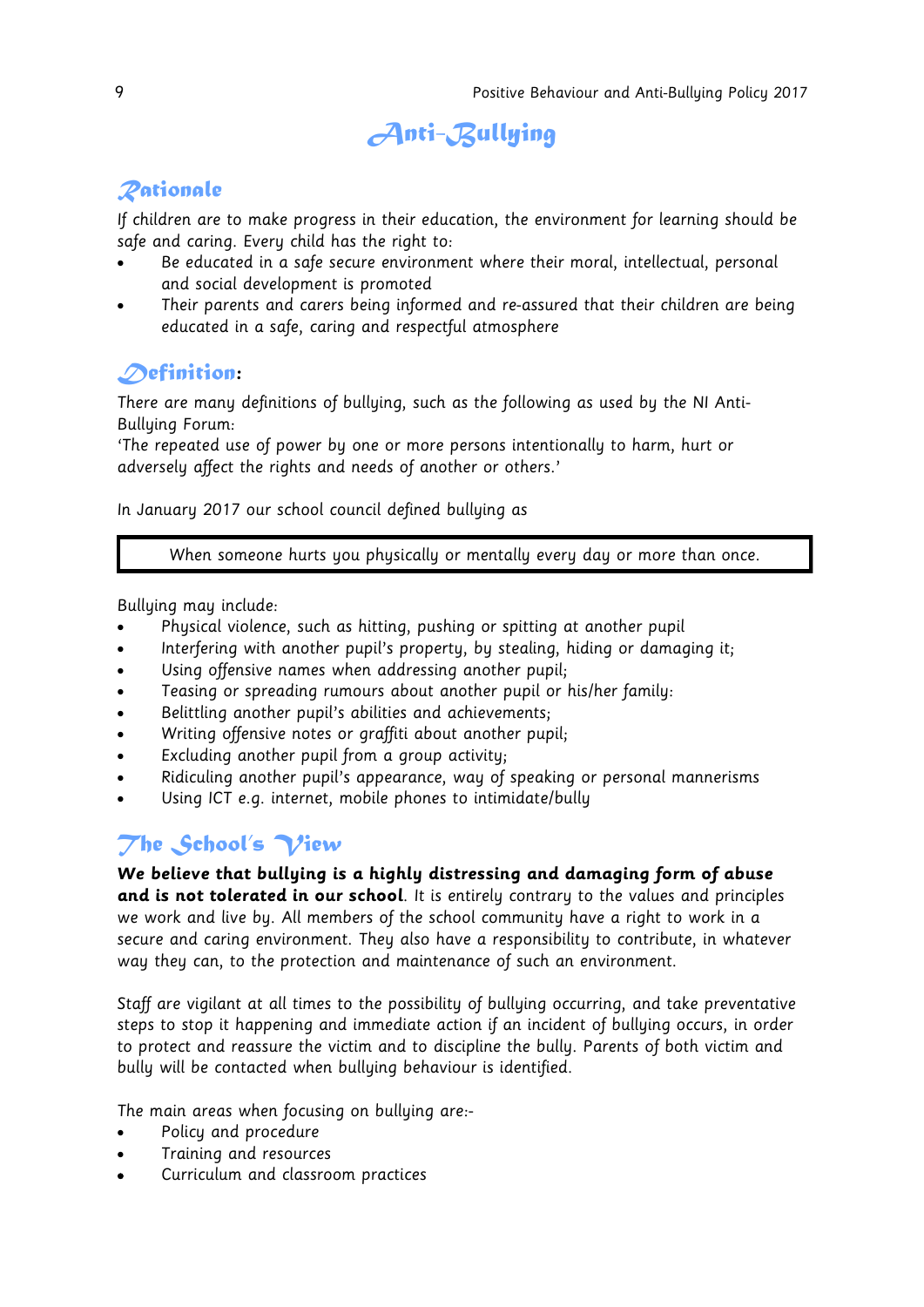School ethos

# *The Responsibilities of Staff:*

Our staff will:

- Foster in our pupils self-esteem, self-respect and respect for others;
- Demonstrate by example the high standards of personal and social behaviour we expect of our pupils;
- Discuss bullying with all classes, so that every pupil learns about the damage it causes to both the target of bullying and the child displaying the bullying behaviour, and the importance of telling a teacher about bullying when it happens;
- Be alert to signs of distress and other possible indications of bullying;
- Staff will investigate fully any complaint by a parent that their child is being bullied, report back promptly and take action to protect the target of bullying
- Listen to children who have been the target of bullying, take what they say seriously and act to support and protect them;
- Report suspected cases of bullying to the designated teacher for child protection who will deal with incidents of bullying behaviour promptly and effectively in accordance with the agreed procedures

# *The Responsibilities of Pupils:*

We expect our pupils to:

- Refrain from becoming involved in any kind of bullying behaviour and intervene to protect the target of bullying (unless it is unsafe to do so)
- Report incidences of bullying to staff
- Have the courage to speak out

#### *The Responsibilities of Parents:*

We ask our parents to support their children and the school by:

- Watching for the signs of distress or evidence of bullying behaviour
- Encouraging their child to report bullying behaviour
- Advising their children not to participate in or retaliate to any form of bullying behaviour
- To be sympathetic and supportive to their child and reassure them that action will be taken
- Keeping a record of incidences of bullying behaviour and inform the school even if their child is not involved
- Co-operate with the school if their child is accused of bullying behaviour in order to ascertain the truth and point out the implications of bullying , both for the children who are bullied and for the bullies themselves.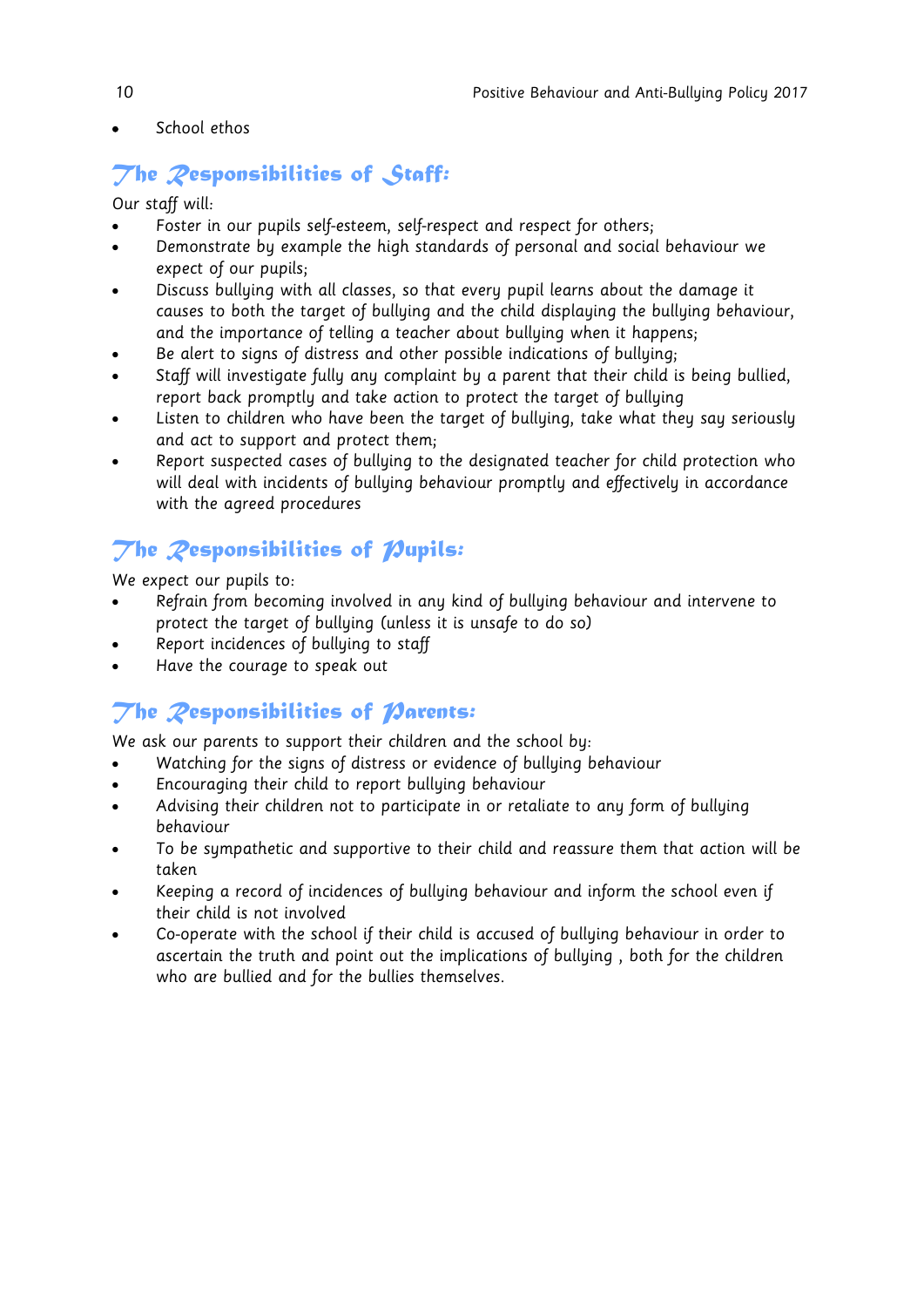## *Mreventative Interactions to Create a Bullying Free Ethos*

We believe that the implementation of preventative measures will help to reduce the incidence of bullying behaviour. We take the following steps:

- We seek to be a listening school in which pupils are encouraged to express their feelings and concerns through the use of Quality Circle Time, PDMU lessons and RE lessons.
- We will provide training for teachers, classroom assistants and lunchtime supervisors in the promotion of positive play and strategies for dealing with incidents of bullying behaviour.

#### *Responding to Incidents of Bullying Behaviour*

When a bullying incident is reported it will be recorded on a bullying concern assessment form (NI Anti-Bullying Forum). This information will be passed on to:

- The Teacher of any child involved
- The Designated Teacher for Child Protection
- The Principal

The Principal will contact the parent to acknowledge that the concern has been received, that the matter will be dealt with and that the parent will be kept informed as to what the school is doing.

The situation will be closely monitored and the children involved closely observed. If there is indeed bullying behaviour taking place further action will be taken.

The Principal will contact the parent of the pupil(s) who are demonstrating the bullying behaviour to inform them that a concern has been received involving their child and that the matter will be dealt with and that the parent will be kept informed as to what the school is doing.

The school will use one or more of the interventions as detailed in the NI Anti-Bullying Forum Effective Responses to Bullying Behaviour resource:

Restorative Questioning—5 sequential, self-reflective questions enable the pupil who is bullying to take responsibility for his/her actions and undertake appropriate actions to promote reparation.

Worth a Re-Think—helps pupils develop more appropriate responses to a range of situations

Shared Control Discussion—5 step intervention requiring the pupil to choose how he/she will respond to requests to change behaviour through being made aware of the consequences of his/her unacceptable behaviour

Think Time Discussion—encourages the pupil to reflect on his/her negative behaviour; identify how to rectify the situation and act accordingly

Small Group Interventions—6-8 pupils agree to meet regularly to effect a change in the behaviour of the pupil who is bullying

Individual Pupil Intervention—monitoring, use of behaviour management programmes, peer support.

In some cases school will request support from the Education Authority.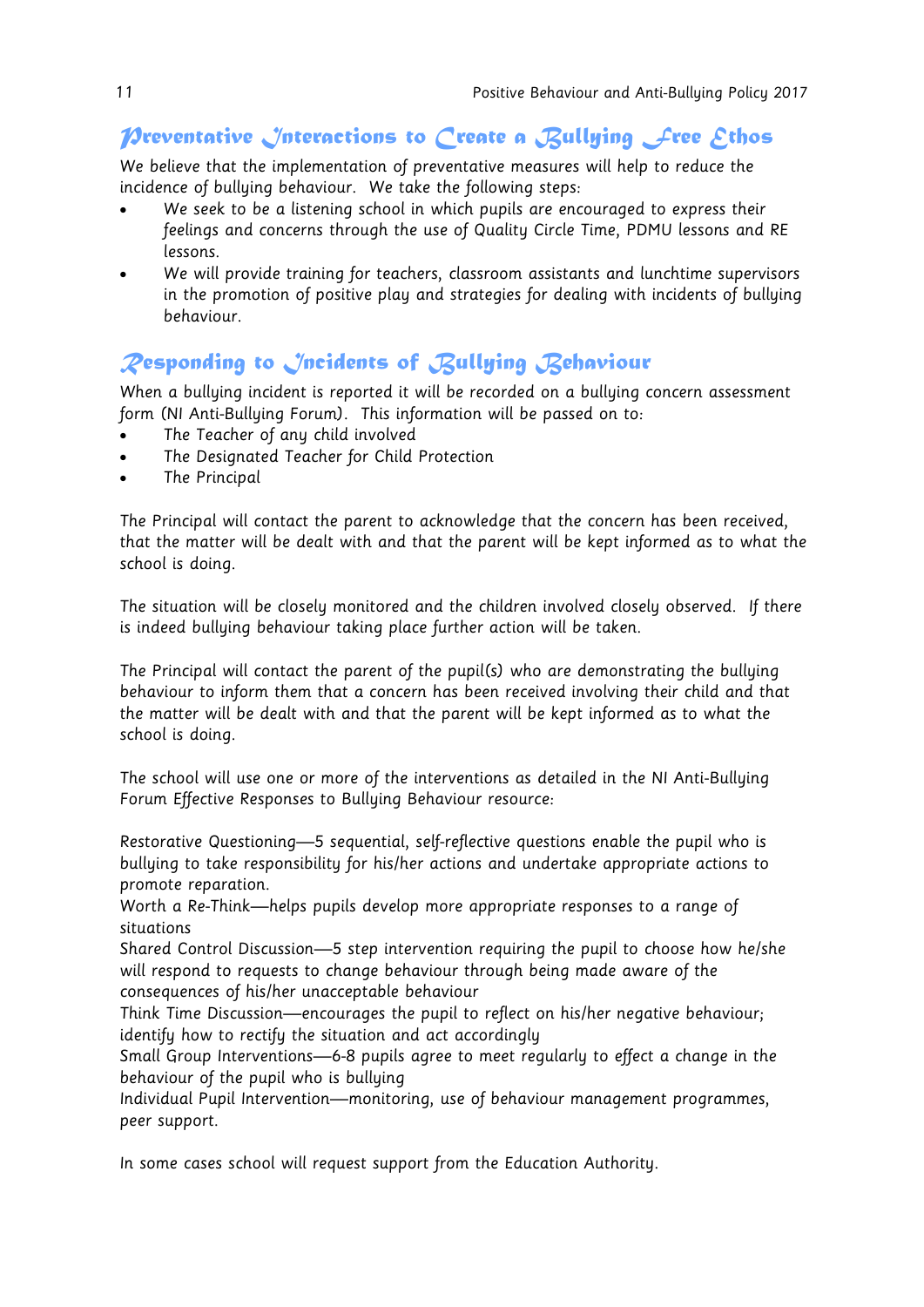Regardless of the intervention used the situation will be reviewed within 5 days of the initial report. This will be done by the designated teacher / Principal in cooperation with the other teachers, pupils and parents concerned.

The parent of the target of bullying will receive an update within 5 working days. This will either provide a response to the issue raised or indicate that the concerns are being fully investigated and the timeframe (maximum of 20 working days from the date the concern was received) in which a response will be issued.

#### *Monitoring and review of the policy*

Implementation of this policy will be monitored by the Principal and Designated Teacher for Child Protection. This policy will be formally evaluated and reviewed every two years.

Principal Date

Chairperson of the Board of Governors Date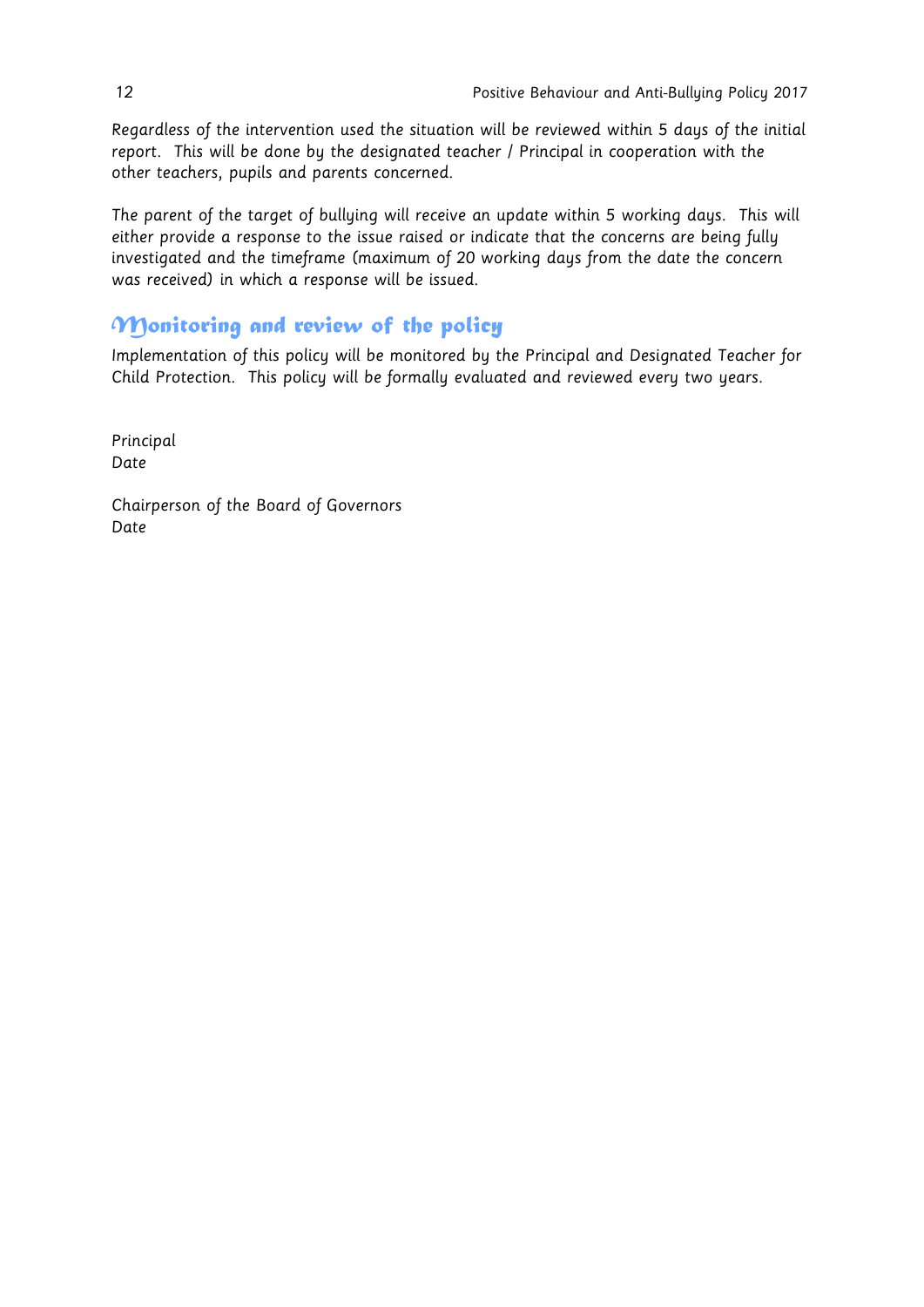#### **Rights and Responsibilities**

#### *Pupils have a right to:*

- be valued as members of the school community;
- get help when they seek it, whether with their work or with bullying or other personal worries, and to have a sympathetic audience for their ideas and concerns;
- make mistakes and learn from them;
- be treated fairly, consistently and with respect;
- be consulted about matters that affect them, and have their views listened to and, as far as is reasonable, acted upon;
- be taught in pleasant, well-managed and safe environment;
- work and play within clearly defined and fairly administered codes of conduct;
- experience a broad, balanced and suitably differentiated curriculum, and to have any special learning needs identified and met;
- develop and extend their interests, talents and abilities.

#### *Pupils have a responsibility to:*

- come to school on time, with homework done, ready for the day ahead;
- respect the views, rights and property of others and behave safely in and out of class;
- co-operate in class with the teacher and their peers;
- work as hard as they can in class;
- behave well and follow the school rules;
- seek help if they do not understand or are in difficulties;
- accept ownership for their own behaviour and learning, and to develop the skill to work independently.

#### *Teachers have a right to:*

- work in an environment where common courtesies and social conventions are respected;
- express their views and contribute to policies which they are required to reflect in their work;
- a suitable career structure and opportunities for professional development;
- support and advice from colleagues and external bodies;
- adequate and appropriate accommodation and resources.

# *Teachers have a responsibility to:*

- behave in a professional manner at all times;
- ensure that lessons are well prepared, making use of available resources, and that homework is appropriately set and constructively marked;
- show interest and enthusiasm in the work in hand and in their pupils' learning;
- listen to pupils, value their contributions and respect their views;
- be sympathetic, approachable and alert to pupils in difficulty or falling behind;
- identify and seek to meet pupil's special educational needs through the SEN Code of Practice;
- share with parents any concerns they have about their child's progress or development;
- expect high standards and acknowledge effort and achievement;
- pursue opportunities for personal and professional development.